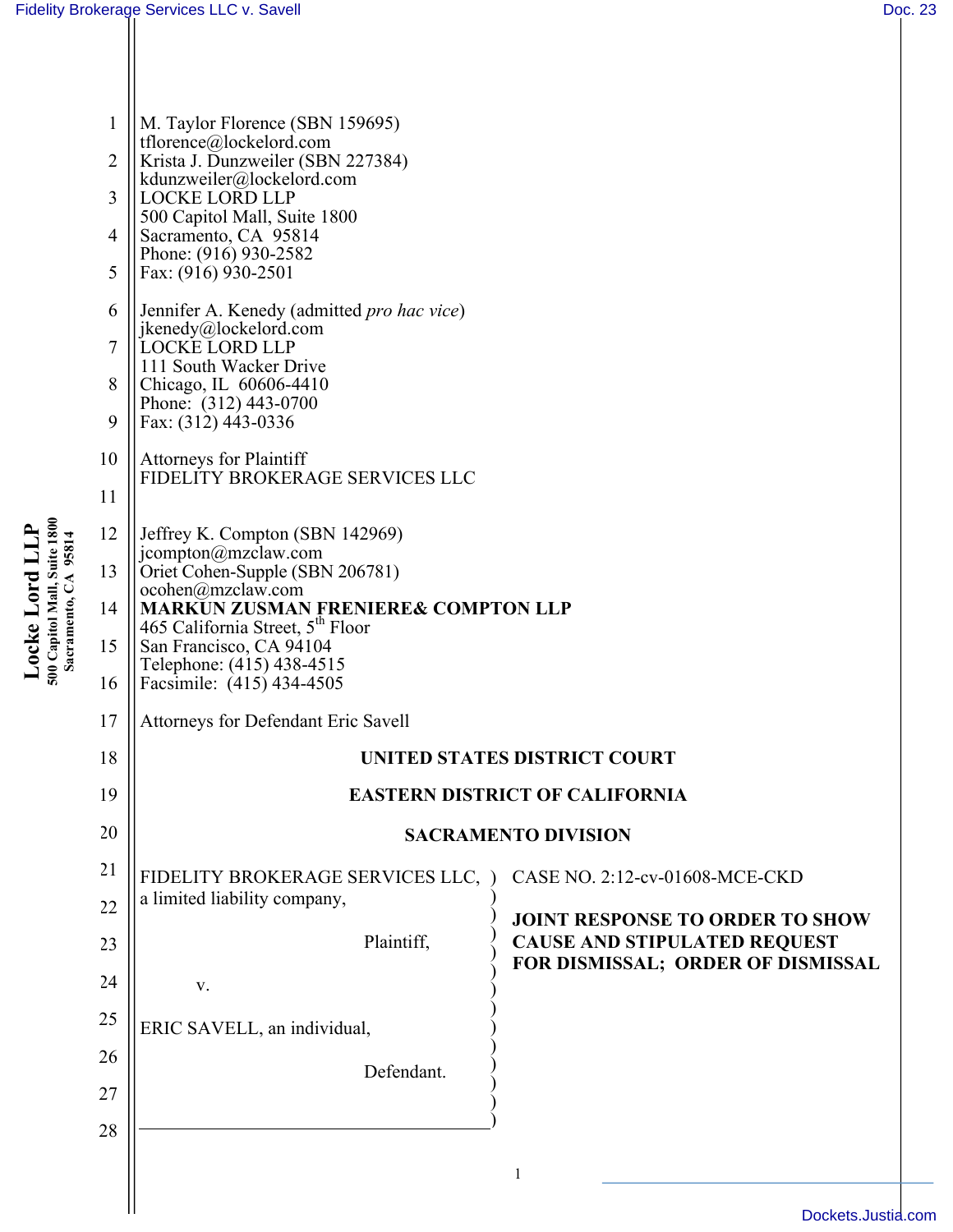6 7 8 9 10 11 Locke Lord LLP<br>500 Capitol Mall, Suite 1800<br>Sacramento, CA 95814

12

13

14

**Locke Lord LLP 500 Capitol Mall, Suite 1800 Sacramento, CA 95814** 1

2

3

4

5

Plaintiff Fidelity Brokerage Services, LLC's ("Fidelity"), through its counsel, M. Taylor Florence, and Defendant Eric Savell ("Savell"), through his counsel of record, Jeffrey K. Compton hereby agree and stipulate as follows:

WHEREAS, the dispute between the parties resolved through informal and confidential resolution on or about October 25, 2012 pursuant to which Fidelity was to dismiss this action against Savell in consideration for mutual promises and releases made by both parties, following the entry of a Stipulated Award by FINRA;

WHEREAS, FINRA issued the Stipulated Award on or about December 20, 2012; and

WHEREAS, due to an administrative oversight, Fidelity did not request an order dismissing the action following the issuance of the Stipulated Award.

IT IS HEREBY REQUESTED THAT the Complaint on file in this action and all claims for relief be dismissed with prejudice pursuant to Federal Rules of Civil Procedure Rule 41(a), each party to bear their own fees and costs.

15 16 17 18 19 20 21 22 23 24 25 26 27 28 2 Dated: February 6, 2014 LOCKE LORD LLP */s/ M. Taylor Florence* By: M. Taylor Florence Attorney for Plaintiff FIDELITY BROKERAGE SERVICES LLC Dated: February 6, 2014 MARKUN ZUSMAN FRENIERE & COMPTON LLP */s/ Jeffrey K. Compton* By: Jeffrey K. Compton Attorney for Defendant ERIC SAVELL